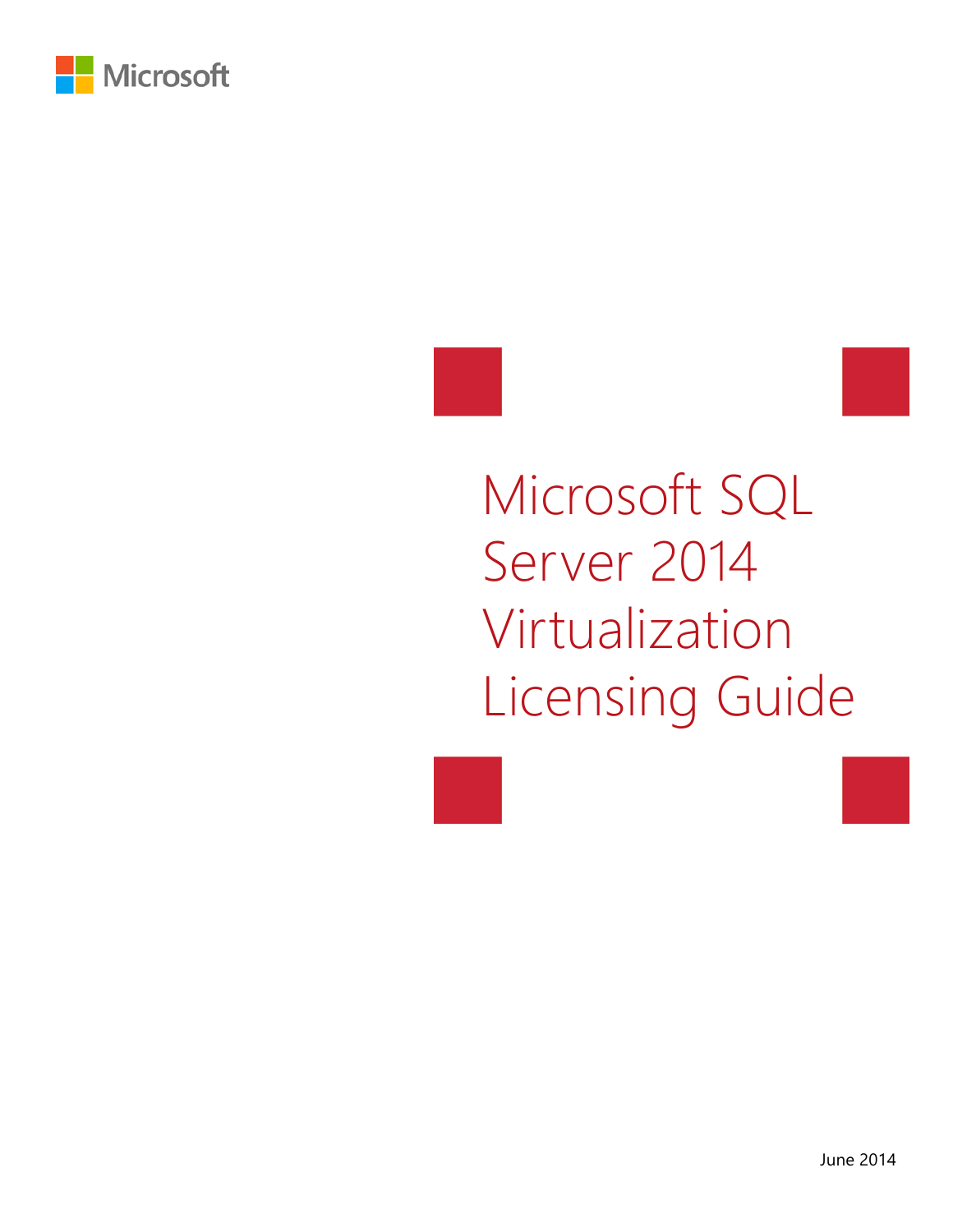# **Contents**

1 Introduction

- 1 Quick Overview: Licensing SQL Server 2014 for Virtualization
	- -Licensing Individual Virtual Machines
	- -Licensing for Maximum Virtualization
- 3 Scenario 1: Server Consolidation
	- -Licensing Individual VMs
- 7 Scenario 2: Dynamic Virtual Environments
	- -License Mobility
- 8 Scenario 3: High Volume Dynamic Virtual Environments
	- -Licensing for Maximum Virtualization
- 10 Summary
- 10 Appendix
	- SQL Server Virtualization Rights for Prior Software Releases

© 2014 Microsoft Corporation. All rights reserved.

This document is for informational purposes only. MICROSOFT MAKES NO WARRANTIES, EXPRESS OR IMPLIED, IN THIS SUMMARY.

Microsoft provides this material solely for informational and marketing purposes. Customers should refer to their agreements for a full understanding of their rights and obligations under Microsoft's Volume Licensing programs. Microsoft software is licensed not sold. The value and benefit gained through use of Microsoft software and services may vary by customer. Customers with questions about differences between this material and the agreements should contact their reseller or Microsoft account manager. Microsoft does not set final prices or payment terms for licenses acquired through resellers. Final prices and payment terms are determined by agreement between the customer and its reseller. Eligibility for Software Assurance benefits varies by offering and region and is subject to change. The Terms and Conditions of your Volume License Agreement and the Terms and Conditions under which any specific Software Assurance benefits are offered will take precedence in the case of any conflict with the information provided here. For eligibility criteria and current benefit program rules, see the Microsoft Product List.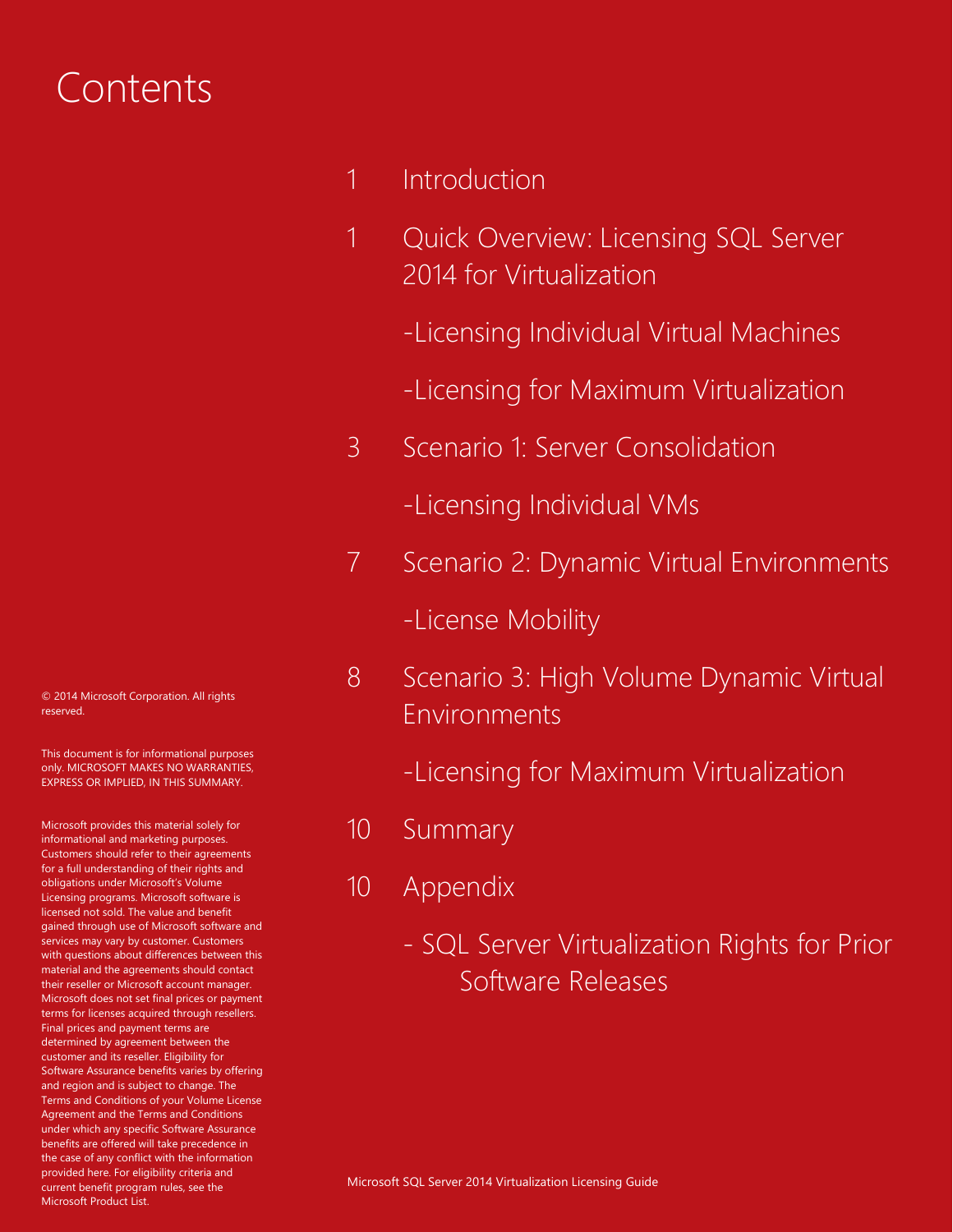### Introduction

Virtualization is being employed in a wide range of computing scenarios today, from software development and testing, to disaster recovery and load balancing. To date, one of the major drivers of virtualization has been server consolidation. With the increase in server core density, a typical workload may use just a small fraction of the available computing capacity, and virtualization offers a simple way to carve out and use only the required processing power from server hardware. A key trend today is database virtualization, which allows the database to run in a virtual environment, enabling benefits like more efficient hardware utilization, easier management, and higher availability.

To gain the benefits of database virtualization, Microsoft customers are virtualizing their SQL Server workloads and will increasingly do so. With SQL Server 2014, Microsoft provides licensing options to help customers take advantage of virtualization, and to pay in a more granular and fair way than the industry has typically seen.

In this paper, we will cover the virtualization licensing options available with SQL Server 2014 and take a close look at the key principles involved. Along the way, we will also examine a few real-world scenarios to help illustrate how these principles are put into practice.

SQL Server 2014 offers customers a unique level of flexibility when licensing in virtual environments – with options to license for maximum/unlimited virtualization or to carve out just the computing power needed by licensing individual virtual machines (VMs). In this document, we will cover each of these options and the related licensing rules in detail. First, let's start with a brief overview of these two paths.

**Quick** Overview: Licensing SQL Server 2014 for Virtualization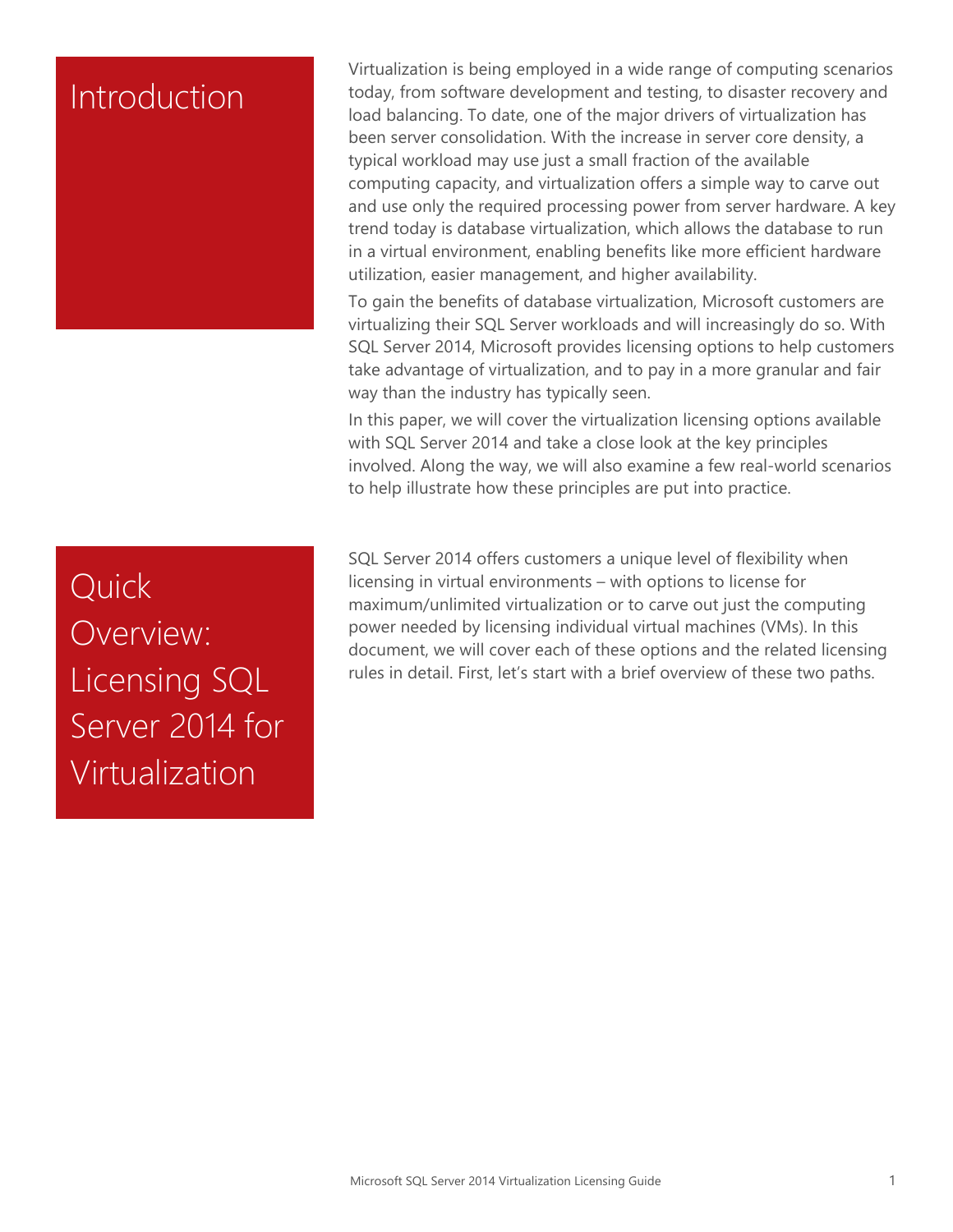# Licensing Individual Virtual Machines

Microsoft offers the unique option to license VMs individually. This is in contrast to other database vendors in the industry that usually require customers to license the entire server, even when the workload utilizes only a fraction of the available computing power. The option to license individual VMs is designed to help organizations use hardware resources more cost-effectively by carving out and paying for just the computing power that is needed. SQL Server can be licensed in individual VMs using the "Per Core" or the "Server+CAL" licensing model.

- **Per Core Licensing Model:** Purchase a core license for each virtual core (or virtual processor/virtual CPU/virtual thread) allocated to the VM, subject to a four core license minimum per VM.
- **Server+CAL Licensing Model:** SQL Server 2014 Business Intelligence and Standard Edition customers purchase one server license for each VM running SQL Server software. In this model, each user or device accessing SQL Server 2014 must also be licensed with a SQL Server 2014 Client Access License (CAL).

Note that individual VMs may also be licensed for SQL Server 2014 Enterprise Edition through the Server+CAL model. See page 8 for more details.

### Licensing for Maximum Virtualization

- As virtualized environments grow and become more dynamic, customers have the option to license for maximum virtualization, which can dramatically simplify software licensing management.
- SQL Server 2014 Enterprise Edition customers who have licensed all of the physical cores on the server, and have Software Assurance (SA) coverage for those licenses, may deploy any number of VMs on that server.
- SQL Server 2014 Enterprise Edition customers who have licensed all the physical cores on the server, but who do not have SA coverage, can only deploy a number of VMs equal to the number of core licenses assigned to the server.

| <b>SQL Server 2014 Edition</b>     |                                 |                                    |                                              |                               |                                 |  |
|------------------------------------|---------------------------------|------------------------------------|----------------------------------------------|-------------------------------|---------------------------------|--|
| <b>Licensing Option</b>            | <b>Enterprise</b><br>(Per Core) | <b>Enterprise</b><br>(Server+CAL)* | <b>Business Intelligence</b><br>(Server+CAL) | <b>Standard</b><br>(Per Core) | <b>Standard</b><br>(Server+CAL) |  |
| <b>Individual Virtual Machines</b> |                                 |                                    |                                              |                               |                                 |  |
| Maximum Virtualization             |                                 |                                    |                                              |                               |                                 |  |

*This table summarizes the virtualization licensing options available for each SQL Server 2014 edition.* 

*\*For additional information on licensing the SQL Server 2014 Enterprise Edition in the Server+CAL licensing model, see page 8.* 

 For more information on these licensing options, refer to the "SQL Server 2014 Licensing Guide", which can be found here: http://go.microsoft.com/fwlink/?LinkId=230678

Next, we will discuss these licensing rules in more detail and walk through a few use cases to help illustrate how these can be applied in real-world scenarios.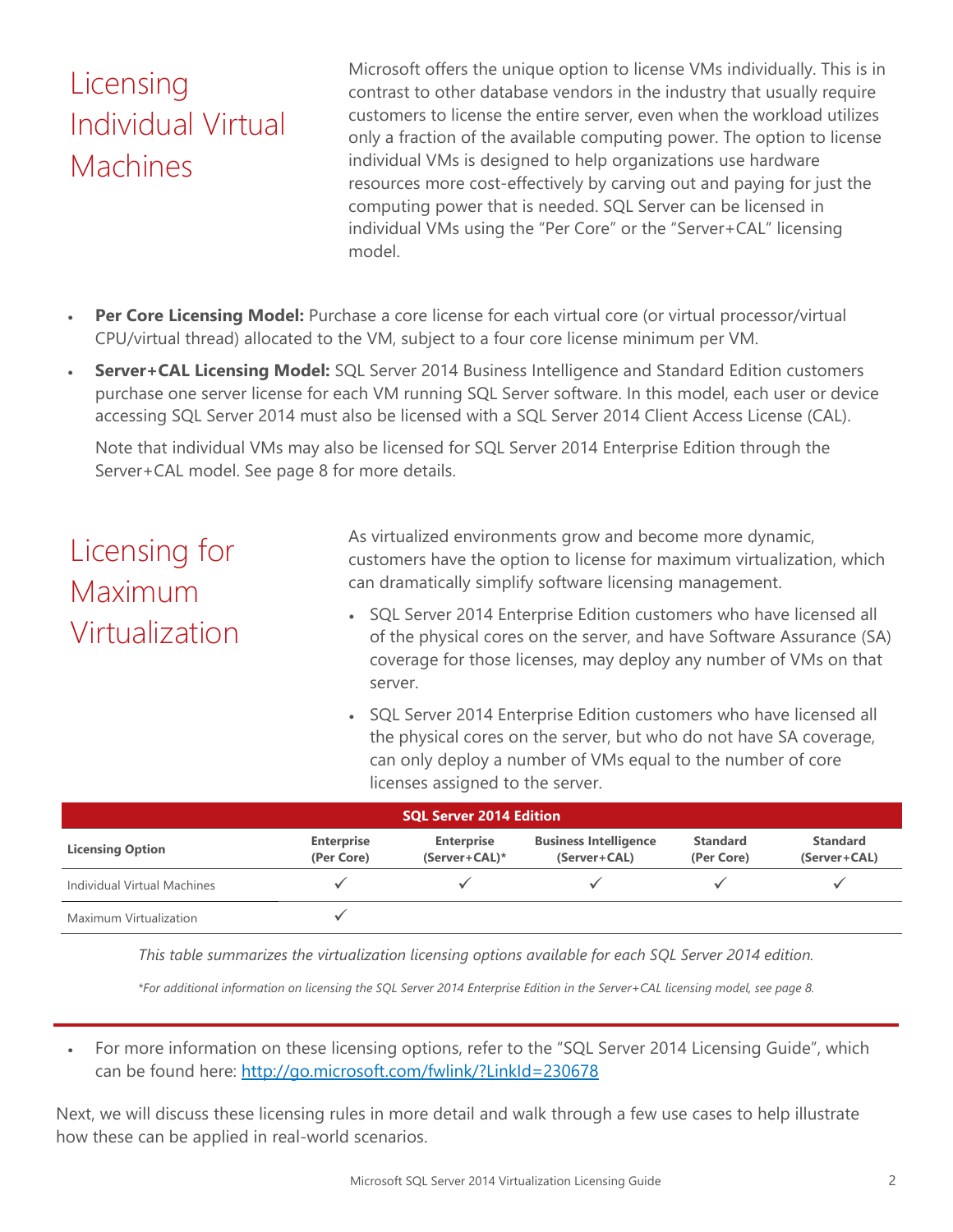# Scenario 1: Server **Consolidation**

#### **Licensing Individual VMs**

Server consolidation has been a major driver of virtualization in today's IT environments. Virtualizing workloads and consolidating them onto fewer physical servers can improve hardware utilization and reduce server hosting and administration costs.

As an example, consider a manufacturing company that has a reporting workload running on a SQL Server 2014 database, hosted on a dedicated server. Similarly, the company has CRM and HR applications built on SQL Server databases, and each running on their own dedicated server. After purchasing new high capacity hardware, the company decides to virtualize these three workloads and move them to a single server.

#### **Server Consolidation: Virtualizing Database Workloads**



*A manufacturing company virtualizes its reporting, HR, and CRM systems and consolidates them onto a single high capacity server.* 

In this scenario, the company chooses to license each VM individually. This provides the flexibility to license only the computing power required by each SQL Server workload. Let's look in depth at how to license individual VMs in this example using each of the available licensing models.

#### **Licensing Individual VMs in the Per Core Model**

To license each of these VMs in the Per Core licensing model, this customer must purchase a core license for each virtual core allocated to the VM. Consistent with Per Core licensing in the physical environment, there is a four core minimum license requirement for each VM. *(Note that for licensing purposes, a virtual core is equivalent to a virtual thread and may also be referred to as a virtual processor or virtual CPU.)*

To illustrate this, we'll continue with our manufacturing company example in which three workloads have been virtualized and consolidated on a single server. In this example, these workloads are static and will remain on the server.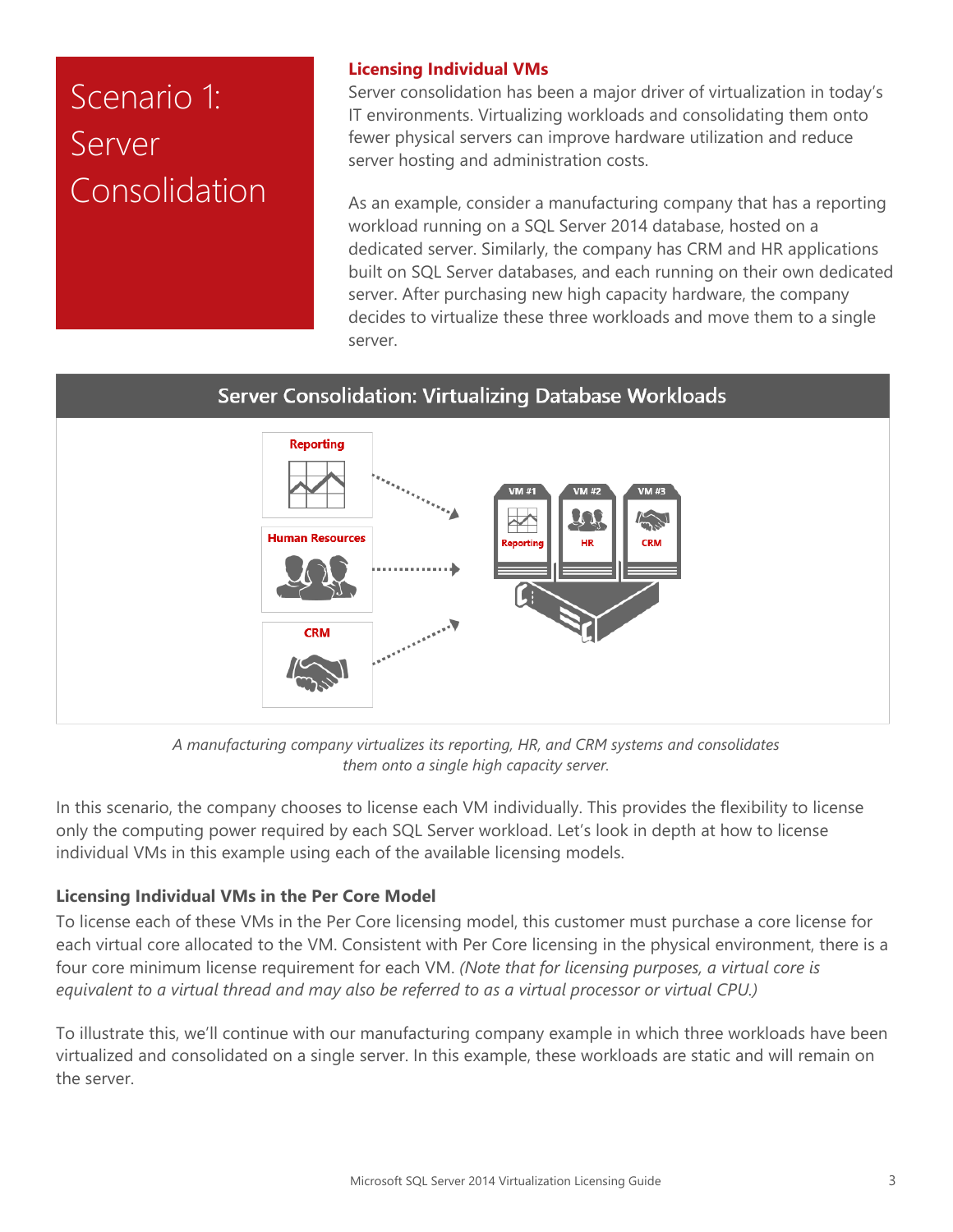

*Each VM is licensed individually using the Per Core licensing model.* 

The company needs to determine its virtual licensing requirements based on the number of virtual cores in each VM. As you can see in the graphic above:

- The first VM with two virtual cores requires four core licenses to meet the four core minimum requirement.
- The second VM requires four core licenses, one for each virtual core.
- The third VM requires six core licenses.

As a result, the company purchases a total of 14 core licenses, which are sold in packs of 2-core licenses.

Note that when licensing individual VMs, core factors do not apply as they would when licensing non-virtual deployments.

#### **Hyper-threading**

For customers using Intel's hyper-threading technology to split a single, physical core into two separate threads of power, there are some additional factors that should be kept in mind when licensing individual VMs using the Per Core Model.

- 1. When hyper-threading is turned on, a core license is required for each thread supporting a virtual core. In the example below, hyper-threading is enabled for the physical processor supporting a VM. Since hyperthreading creates two hardware threads for each physical core, a total of 8 core licenses would be required in this scenario. A core license allows a single virtual core to be supported by a single hardware thread.
- 2. Conversely, if a single hardware thread is supporting multiple virtual cores, a core license is still required for each virtual core.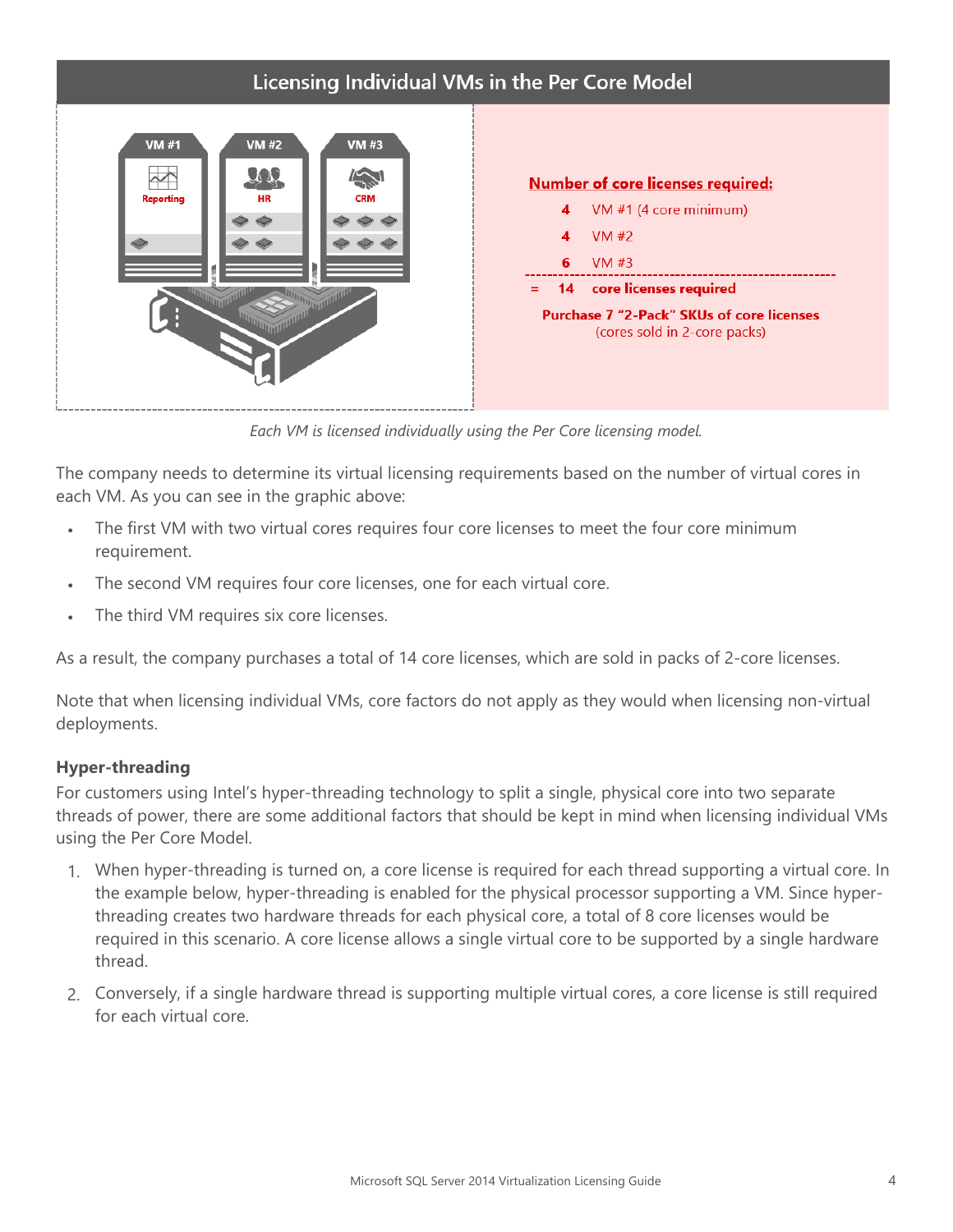

*In this figure, a four core processor with hyper-threading supports two VMs with four virtual cores each.* 

It should be noted that a customer could license all the physical cores in the server with Enterprise Edition and Software Assurance to gain use rights for unlimited virtualization. This option may be more cost effective and provide greater deployment flexibility. (We will cover this topic in more detail later in the document.)

 For customers with versions prior to SQL Server 2014, please refer to the appendix of this document for information on licensing options and rules.

#### **Licensing Individual VMs in the Server+CAL Model**

Many customers license SQL Server using the Server plus Client Access License (Server+CAL) licensing model, which is based on the users or devices accessing the software. As introduced earlier, these customers can license for virtualization by purchasing one server license for each VM that is running SQL Server software. When licensing VMs, customers can assign multiple server licenses to a single physical server (one for each VM running on that server).



*In this example, VMs are licensed individually using the Server+CAL licensing model.*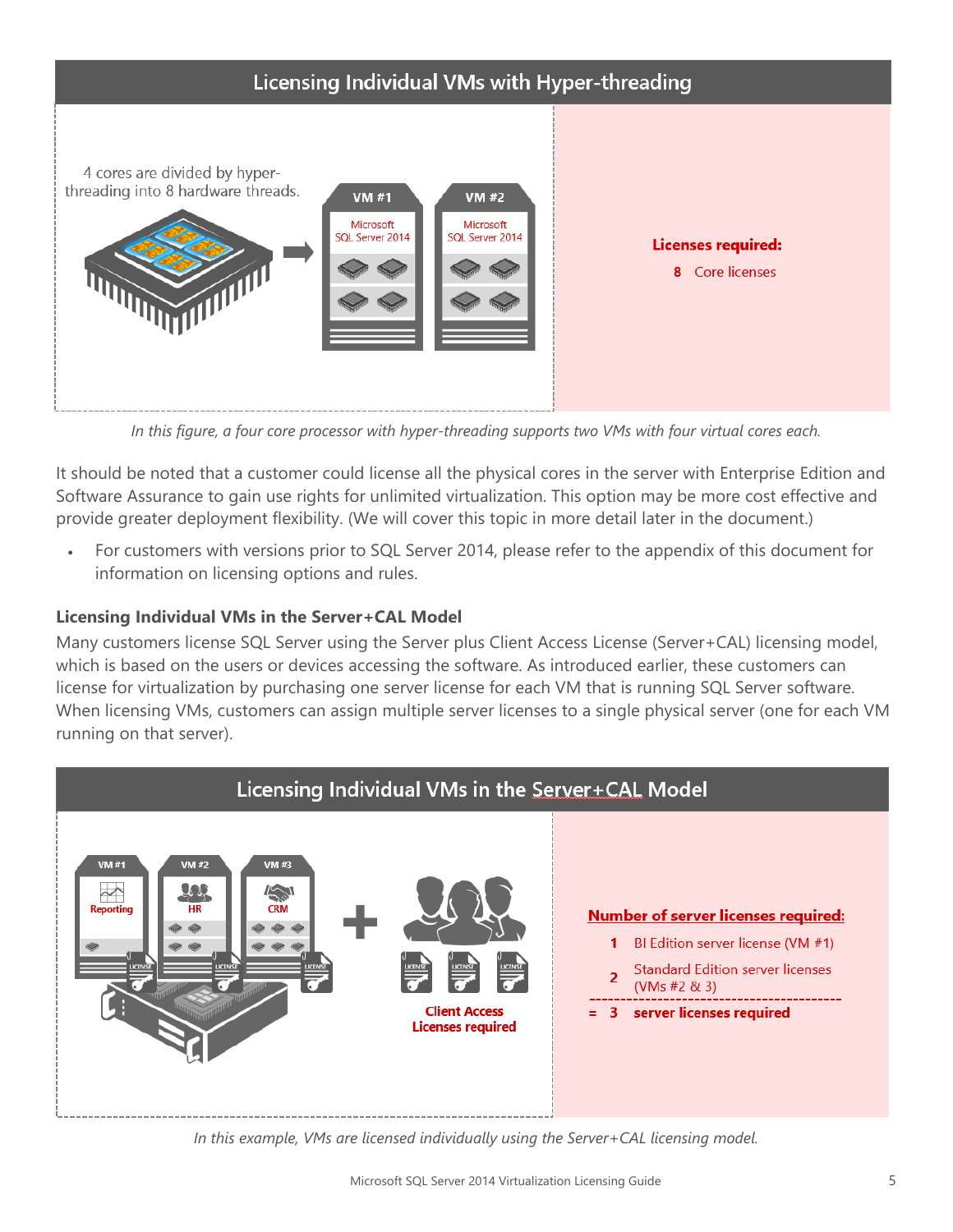Continuing with our manufacturing company example, let's assume that in this case the instances of SQL Server in the physical environment had been licensed under the Server+CAL licensing model. Now, three server licenses will be required for the virtual environment – one for each virtual machine (in this case, one Business Intelligence Edition server license and two Standard Edition server licenses). This is true regardless of the number of virtual processors allocated to the VM. In addition, each user or device accessing SQL Server 2014 software requires a SQL Server 2014 CAL. Note: SQL Server CALs allow access to multiple VMs.

#### **SQL Server 2014 Enterprise Edition Server+CAL Customers**

Even though the Server+CAL licensing model is no longer available for Enterprise Edition (effective with the release of SQL Server 2012), many customers are able to upgrade their existing software to SQL Server 2014 through Software Assurance and can continue to purchase additional SQL Server 2014 Enterprise Edition server licenses through their existing Enterprise Agreement enrollments. Customers who have deployed SQL Server 2014 Enterprise Edition software in the Server+CAL model are eligible to license up to four VMs for each Enterprise Edition server license. These customers can assign multiple Enterprise Edition server licenses to a single server to deploy additional VMs.

It's important to note that each Enterprise Edition server license is limited to a total of 20 hardware threads of power across the (four or fewer) VMs for which it is licensed. Multiple licenses can be used to add more VMs, but not to increase the amount of compute power used by a single OSE.

|  | See the table below for the number of VMs allowed per server license for each SQL Server 2014 edition. |
|--|--------------------------------------------------------------------------------------------------------|
|--|--------------------------------------------------------------------------------------------------------|

| <b>SQL Server 2014 Edition</b>       | <b>VMs per Server License</b> |
|--------------------------------------|-------------------------------|
| <b>Standard Edition</b>              |                               |
| <b>Business Intelligence Edition</b> |                               |
| <b>Enterprise Edition</b>            | $4^{\star}$                   |

*This table shows the number of VMs allowed per server license for each SQL Server 2014 edition.* 

*\*Each VM licensed with a single Enterprise Edition Server license must be assigned to the same physical server.* 

Licensing individual VMs is a great option for organizations that want the flexibility to carve out and license the needed computing power from their hardware. However, as virtual environments become more dynamic and utilize more servers, this may also create a complex set of licensing requirements that must be monitored to ensure compliancy. Next we will discuss how to license SQL Server in more dynamic virtual environments where licensing requirements change frequently to meet shifting business needs.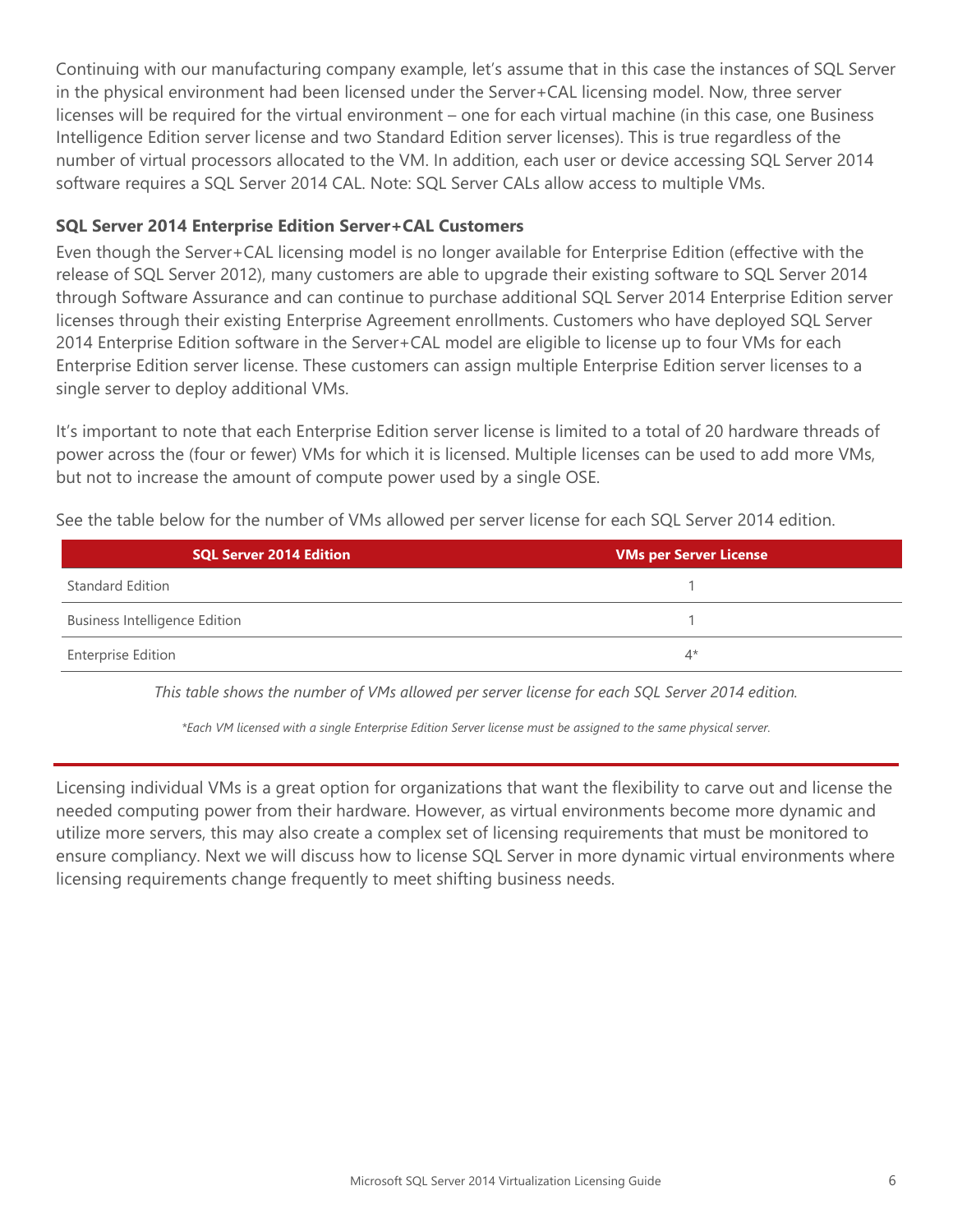# Scenario 2: Dynamic Virtual Environments

Many organizations have virtual computing environments that are dynamic – meaning that the virtual environments are spread across multiple virtual servers, and VMs are moved across these servers occasionally to reallocate resources. In some cases, VMs are moved dynamically by the hypervisor. These dynamic scenarios can make software licensing more complicated, depending on how customers choose to license their virtual workloads. To help simplify licensing for these scenarios and to provide greater flexibility, Microsoft offers License Mobility within server farms, which allows licenses to move between servers along with the VMs.

## License Mobility

License Mobility is a benefit available for any edition of SQL Server 2014 software licensed with Software Assurance coverage. License Mobility offers a great advantage to customers who license individual VMs and then need to reassign those licenses to different servers to accommodate moving workloads.

To help understand how License Mobility can be put into practice, consider our manufacturing company example. As the company grows, it adds more physical servers and begins to multiply its workloads across additional VMs. To maximize server utilization, the company periodically "moves" its VMs to different physical servers in its datacenter.



*In this graphic, VM #3 is "moved" from one server to another within the server farm.* 

With License Mobility, this company is able to reassign licenses to different servers within the server farm as often as is needed. So any time one of these VMs moves to a different server, the license moves with it. This can provide significant cost savings as well as simplicity in licensing. Without License Mobility, the company could only move licenses to a different server once every 90 days, which for this example means the company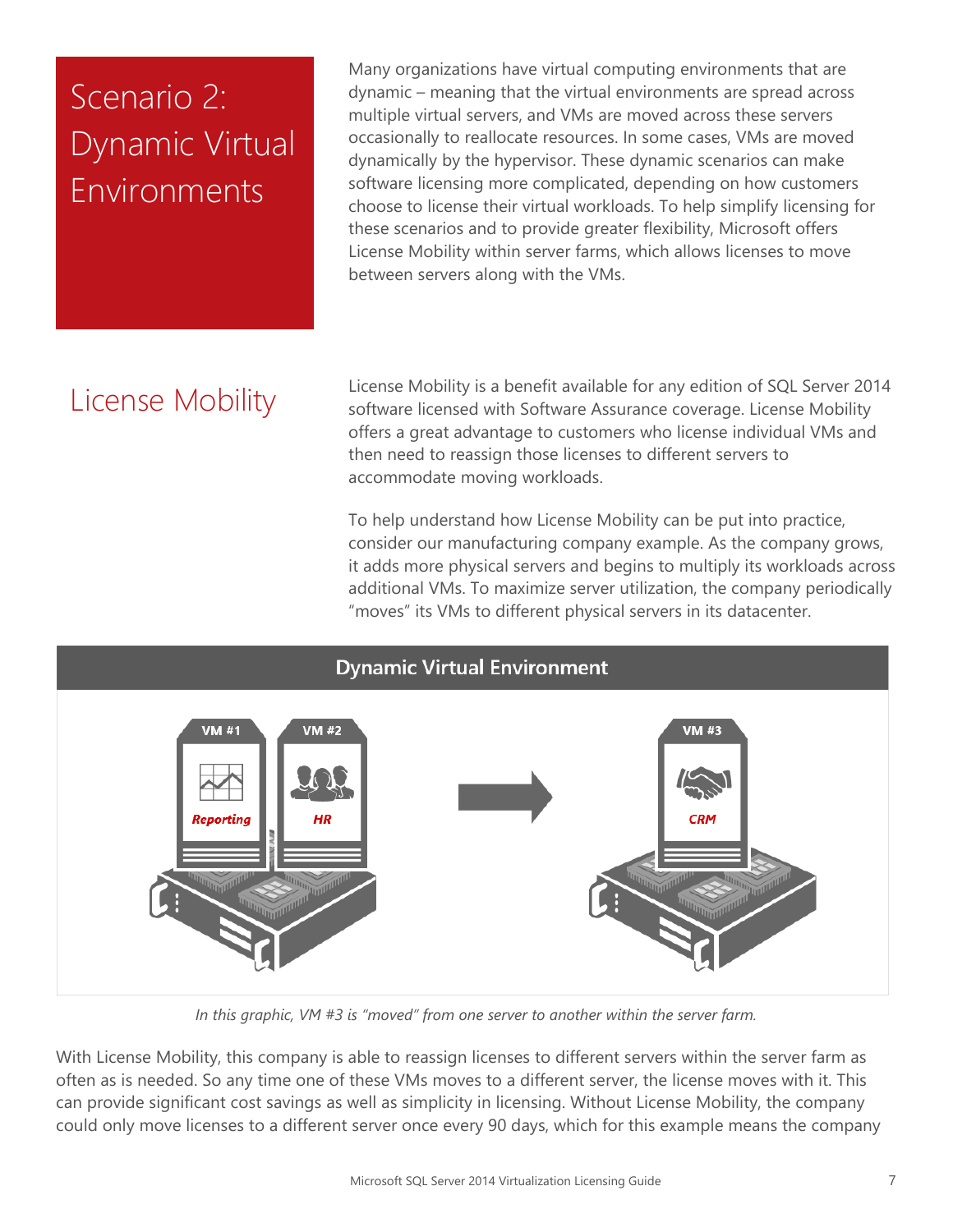would need to maintain enough licenses on each server to cover the peak number of VMs that could be moved to the server at any time.

Another scenario in which License Mobility can help save costs is when organizations host virtualized workloads both in their datacenters and in the public cloud. As these "hybrid" IT infrastructures grow and become more dynamic, customers can move a workload to a VM role in the cloud and seamlessly move the license with it. License Mobility provides the flexibility to help address this need.

There are a few additional considerations to be aware of with License Mobility:

- 1. As mentioned earlier, customers with SQL Server Enterprise Edition Server+CAL licenses can license up to four VMs per server. If customers intend to use this licensing model in a dynamic environment, it's important to note that to gain the benefits of License Mobility, the VMs licensed with a single Enterprise Edition server license must move together to the same server at the same time. This may not always be possible, in which case customers must assign one Enterprise Edition server license to each VM being deployed.
- 2. A server farm may consist of up to two data centers located in time zones that are within four hours of one another and/or with the European Union (EU) and/or European Free Trade Association (EFTA).
- 3. While License Mobility allows dynamic movement of VMs within a server farm at any time, SQL Server licenses can only move to VMs hosted by third party providers once every 90 days.
	- For more detailed information on License Mobility, refer to the "SQL Server 2014 Licensing Guide", which can be found here: http://go.microsoft.com/fwlink/?LinkId=230678

Today, many virtual environments are becoming even more dynamic, especially in scenarios where software is used to automatically and dynamically allocate resources to different VMs "on the fly". In the next section, we will discuss licensing SQL Server in these scenarios and look at ways to further simplify licensing management.

Scenario 3: High Volume Dynamic Virtual Environments

#### **Licensing for Maximum Virtualization**

For organizations with a large number of VMs and complex, highly dynamic virtual environments, Microsoft offers the option to license for maximum virtualization. This means that when all of the cores on a server are licensed with SQL Server Enterprise core licenses and covered with Software Assurance, a customer can deploy any number of VMs on the server.

The key benefits of licensing for maximum virtualization are simplicity and potential cost savings. Maximum virtualization ensures that customers are covered, without needing to be concerned with tracking individual VMs or the amount of power assigned to each VM. This is especially relevant for private cloud scenarios with a large number of VMs being moved dynamically between different physical servers, when self-provisioning is enabled, or when hyper-threading is turned on.

As an example of how maximum virtualization can be employed, let's look at the creation of a private cloud infrastructure, where hundreds of databases are consolidated into a single virtual environment.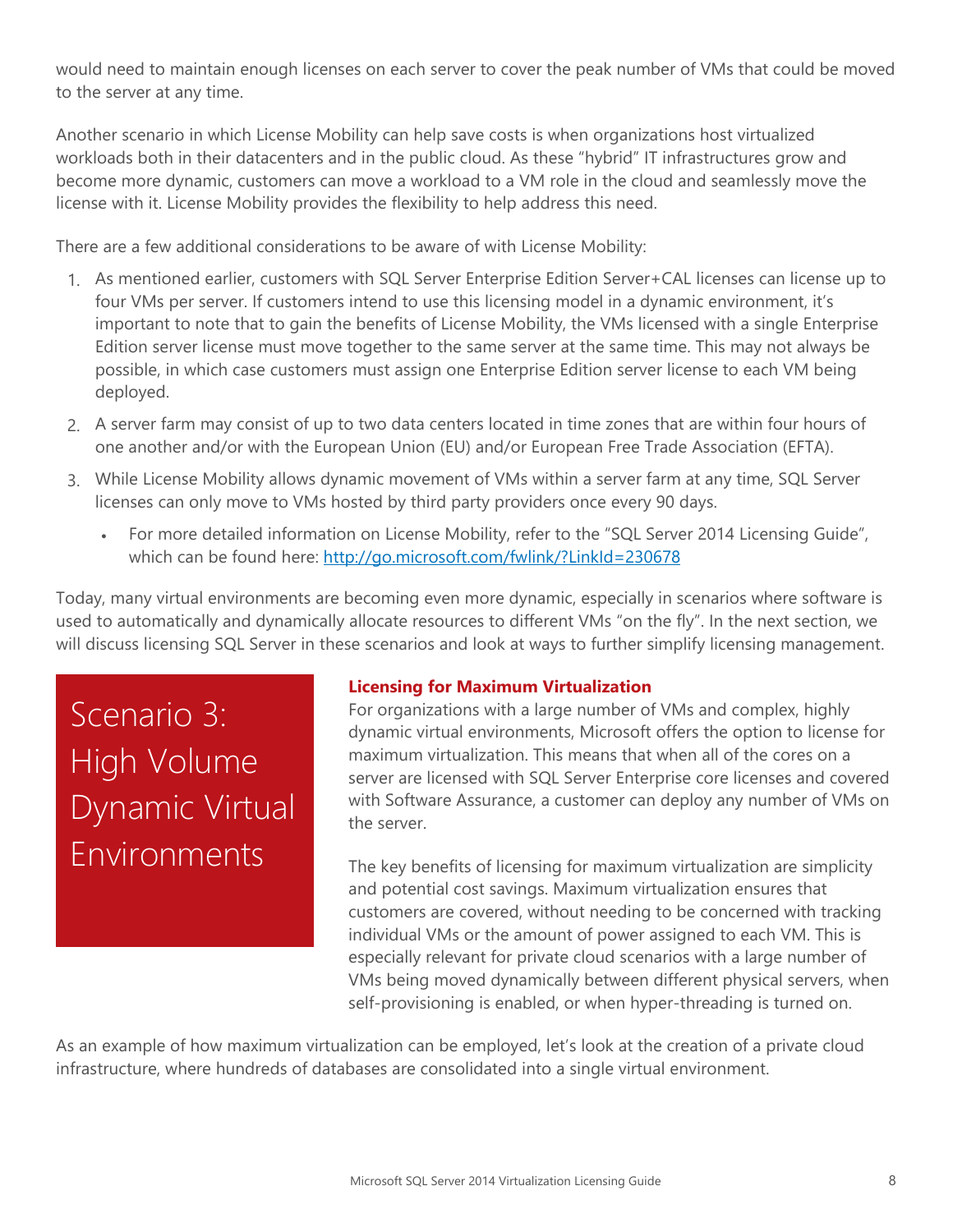

*A high volume of VMs are dynamically "moved" across servers.* 

In this scenario, an organization has deployed high performance hardware, where the physical servers are combined as a pooled virtual resource that supports a large number of VMs. Further complicating this scenario for licensing purposes is that the VMs are being moved dynamically between the server blades in the appliance to maintain peak performance.

By licensing all of the physical cores in the appliance with SQL Server Enterprise core licenses, and covering those licenses with Software Assurance, the organization can deploy an unlimited number of VMs. This can dramatically simplify licensing, as the organization can be assured that all VMs are correctly licensed, even when they are dynamically moved across the different servers in the appliance. The customer can also spin up as many new VMs as they need without ever needing to buy additional licenses.

One important factor when licensing for maximum virtualization is to determine which use rights apply. When deploying VMs on a server, the use rights of the most recent licensed version apply to every VM on the server. For instance, if a customer is using SQL Server 2008 R2 processor licenses (with Software Assurance), to license for maximum virtualization and upgrades any of the VMs to SQL Server 2014, SQL Server 2014 use rights would now apply for every VM running on that server.

In scenarios like this one, it may still be possible to license VMs individually but it is likely to be difficult to manage. There are a few caveats to consider when licensing individual VMs in highly dynamic environments.

**SQL Server 2014 Enterprise Edition Server+CAL Customers** 

As mentioned earlier, in dynamic environments like this, customers would need to assign an Enterprise Edition server license to each VM to ensure that they are properly licensed at all times. While customers can license up to four VMs with a single Enterprise Edition server license, as VMs are moved dynamically in this scenario, it would be impossible to ensure that all four VMs move together across the servers. In this case, License Mobility will not work and it is strongly recommended that one Enterprise Edition server license is assigned to a single VM.

#### **Dynamically changing power usage in VMs**

In some scenarios, the power allocated to each VM is scaled up and down dynamically to meet the changing needs of the workload and to maximize server utilization. In this case, it may be impossible to track virtual core-based usage if customers license individual VMs with core licenses.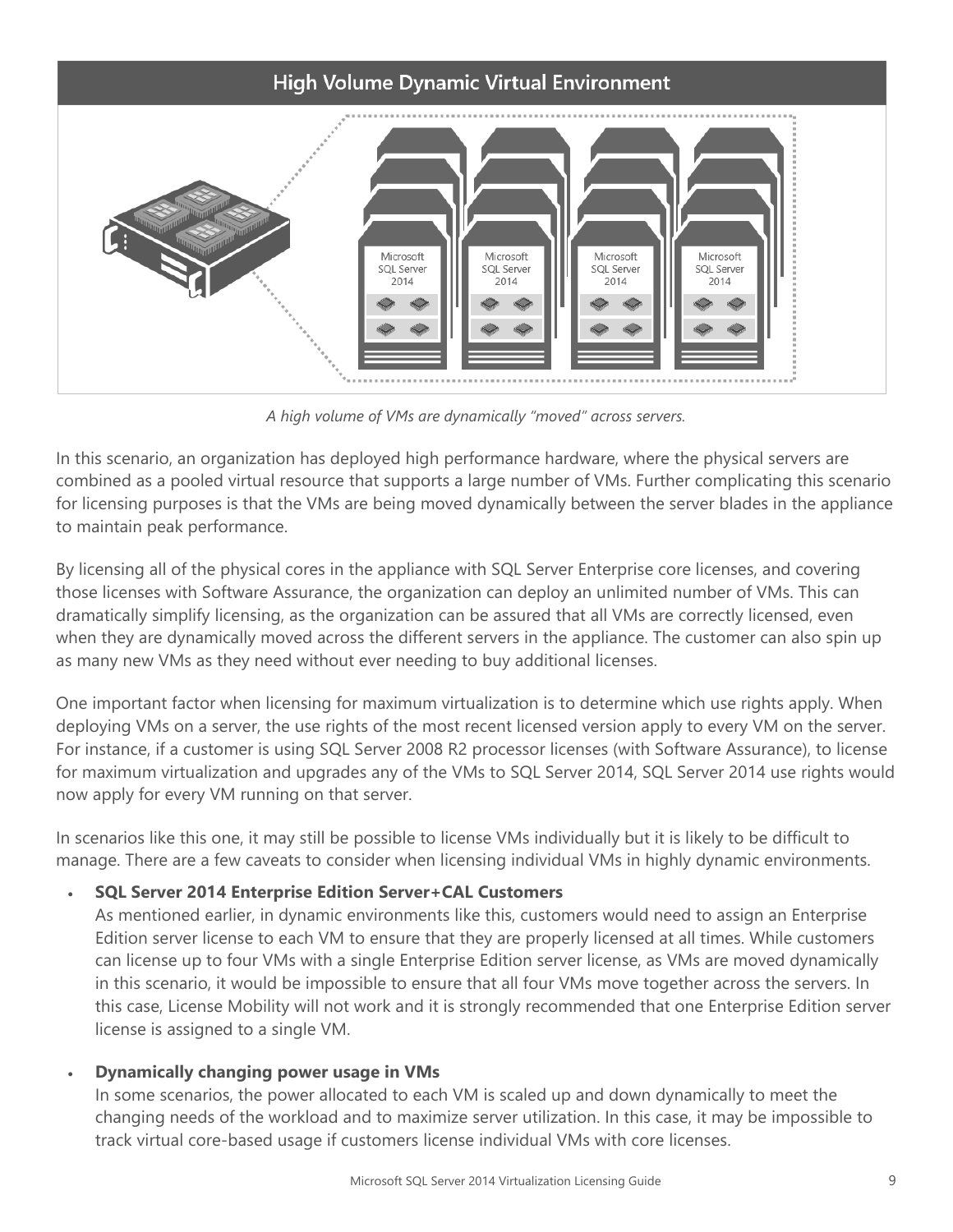### Summary

Microsoft offers a wide range of licensing options to help customers deploy SQL Server in virtual environments. With the unique ability to license VMs individually, customers can start small and scale their virtual deployments as needed, carving out just the computing power required from server hardware. With License Mobility, customers have the flexibility to move licenses with their virtual workloads to support the requirements of dynamic environments. By licensing for maximum virtualization, customers can dramatically improve licensing simplicity as they scale their virtual environments. This option offers the customers confidence that they are covered in scenarios that require a large number of VMs and highly dynamic environments.

For more information:

- Download the "Licensing Microsoft Server Products in Virtual Environments" Volume Licensing Brief, which can be found here: http://www.microsoft.com/licensing/about-licensing/briefs/virtual-licensing.aspx
- Download the "SQL Server 2014 Licensing Guide" and other SQL Server licensing resources here: http://www.microsoft.com/sqlserver/en/us/get-sql-server/licensing.aspx
- Visit the "License Mobility Through Software Assurance" website found here: http://www.microsoft.com/licensing/software-assurance/license-mobility.aspx



#### **SQL Server Virtualization Rights for Prior Software Releases**

The following overview summarizes the software virtualization rights for current and prior versions, editions and licensing models of SQL Server software. This summary should not be a substitute for careful review and understanding of your rights and obligations as described in your Microsoft Volume Licensing agreement and the Product Use Rights. When reviewing virtualization rights for prior versions, it's important to keep these things in mind:

- 1. Product use rights for the originally licensed version and edition apply even if using downgrade or cross-edition deployment rights. For example, if a customer purchases a SQL Server 2014 license, SQL Server 2014 use rights apply even if the customer deploys SQL Server 2012 (or an earlier version).
- 2. If customers (who are eligible through SA) have upgraded from a previous version, the product use rights for the running software version apply. For example, if a customer upgrades from SQL Server 2008 to SQL Server 2014, SQL Server 2014 use rights apply.
- 3. License Mobility moved to an SA benefit with the release of SQL Server 2012. So any license covered with SA, regardless of which version or edition of the software is deployed, will have License Mobility rights.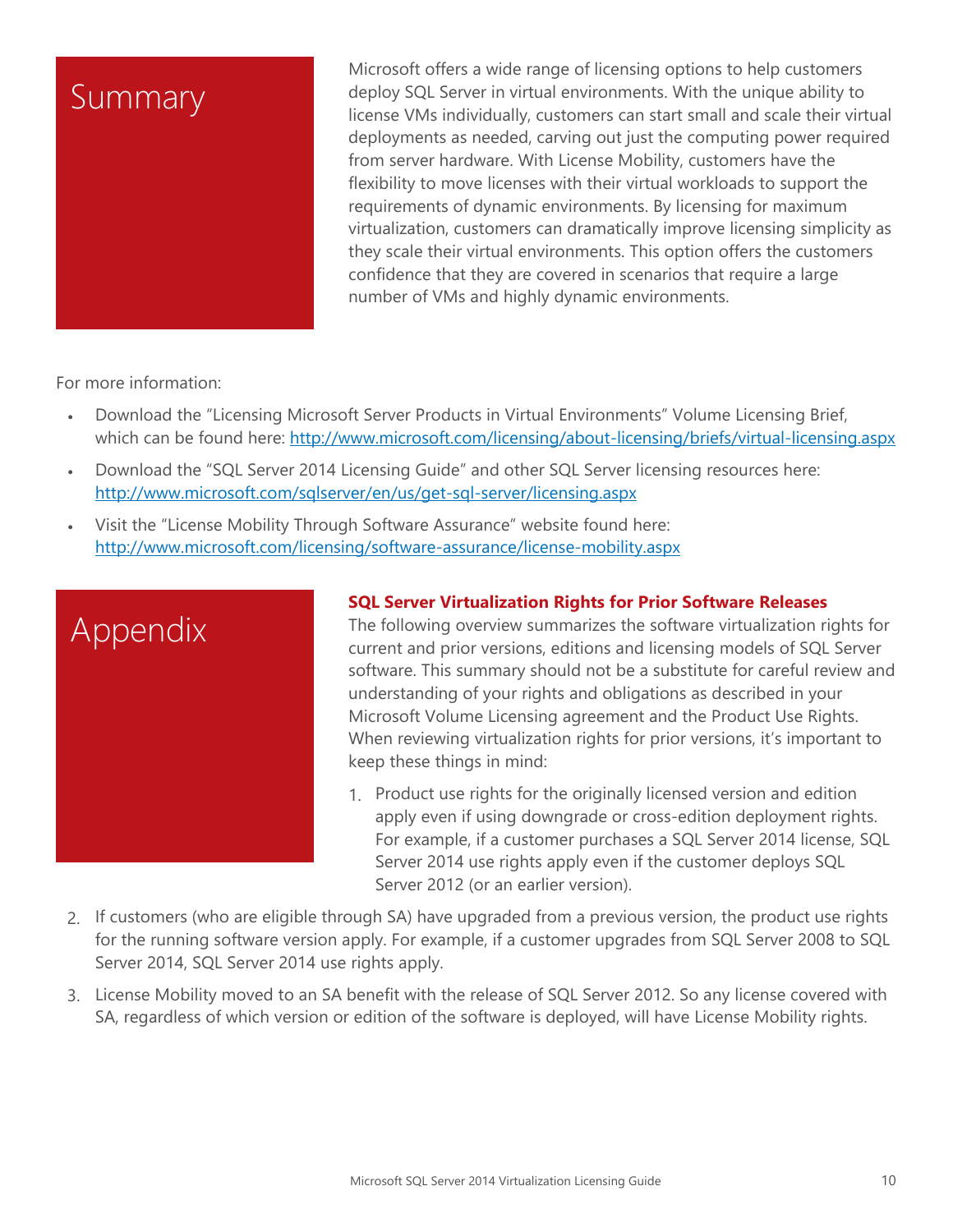| SQL Server 2005                            | <b>Licensing Individual VMs</b>                                 | <b>Licensing for Maximum Virtualization</b>                                                               | <b>License Mobility</b><br><b>Allowed</b> |
|--------------------------------------------|-----------------------------------------------------------------|-----------------------------------------------------------------------------------------------------------|-------------------------------------------|
| <b>Standard Edition</b><br>Server+CAL      | I server license per VM.                                        | N/A – Additional VMs must be licensed individually.                                                       | No.                                       |
| <b>Enterprise Edition</b><br>Server+CAL    | 4 VMs per server license.                                       | Each server license allows running in an unlimited number of VMs<br>on server.                            | No                                        |
| <b>Standard Edition</b><br>Per Processor   | See processor license requirements<br>for individual VMs below. | N/A – Additional VMs must be licensed individually.                                                       | No                                        |
| <b>Enterprise Edition</b><br>Per Processor | See processor license requirements<br>for individual VMs below. | When all physical processors are licensed, allows running in an<br>unlimited number of VMs on the server. | No.                                       |

| Note: SQL Server 2005 or earlier software can be deployed under these use terms |  |  |  |  |  |  |  |
|---------------------------------------------------------------------------------|--|--|--|--|--|--|--|
|---------------------------------------------------------------------------------|--|--|--|--|--|--|--|

| <b>SQL Server 2008</b>                     | <b>Licensing Individual VMs</b>                                 | <b>Licensing for Maximum Virtualization</b>                                                               | <b>License Mobility</b><br><b>Allowed</b> |
|--------------------------------------------|-----------------------------------------------------------------|-----------------------------------------------------------------------------------------------------------|-------------------------------------------|
| <b>Standard Edition</b><br>Server+CAL      | 1 server license per VM.                                        | N/A – Additional VMs must be licensed individually.                                                       | No.                                       |
| <b>Enterprise Edition</b><br>Server+CAL    | 4 VMs per server license.                                       | Each server license allows running in an unlimited number of VMs<br>on server.                            | Yes                                       |
| Standard Edition<br>Per Processor          | See processor license requirements<br>for individual VMs below. | N/A - Additional VMs must be licensed individually.                                                       | No.                                       |
| <b>Enterprise Edition</b><br>Per Processor | See processor license requirements<br>for individual VMs below. | When all physical processors are licensed, allows running in an<br>unlimited number of VMs on the server. | Yes                                       |

*Note: SQL Server 2008 or earlier software can be deployed under these use terms.* 

| <b>SQL Server</b><br>2008 R <sub>2</sub>   | <b>Licensing Individual VMs</b>                                 | <b>Licensing for Maximum Virtualization</b>                                                                                                                                                                     | <b>License Mobility</b><br><b>Allowed</b> |
|--------------------------------------------|-----------------------------------------------------------------|-----------------------------------------------------------------------------------------------------------------------------------------------------------------------------------------------------------------|-------------------------------------------|
| Standard Edition<br>Server+CAL             | 1 server license per VM.                                        | N/A - Additional server license required for each VM.                                                                                                                                                           | No.                                       |
| <b>Enterprise Edition</b><br>Server+CAL    | 4 VMs per server license.                                       | N/A - Additional server licenses add 4 VMs per license. (Note: the<br>previous availability of a temporary use right allowing unlimited VMs<br>for SA customers expired 4/1/2012.)                              | Yes                                       |
| <b>Standard Edition</b><br>Per Processor   | See processor license requirements<br>for individual VMs below. | N/A – Additional VMs must be licensed individually.                                                                                                                                                             | No.                                       |
| <b>Enterprise Edition</b><br>Per Processor | See processor license requirements<br>for individual VMs below. | N/A – When all physical processors are licensed, allows running in<br>up to 4 VMs only. (Note: the previous availability of a temporary use<br>right allowing unlimited VMs for SA customers expired 4/1/2012.) | Yes                                       |
| Datacenter Edition<br>Per Processor        | See processor license requirements<br>for individual VMs below. | When all physical processors are licensed, allows running in an<br>unlimited number of VMs on the server. Requires a minimum of 2<br>processor licenses.                                                        | Yes                                       |

*Note: SQL Server 2008 R2 or earlier software can be deployed under these use terms.* 

| SQL Server<br>2012/2014                    | <b>Licensing Individual VMs</b> | Licensing for Maximum Virtualization                    | <b>License Mobility</b><br><b>Allowed</b> |
|--------------------------------------------|---------------------------------|---------------------------------------------------------|-------------------------------------------|
| <b>Standard Edition</b><br>Server+CAL      | I server license per VM.        | N/A - Additional VMs must be licensed individually.     | Only with SA                              |
| <b>Business Intelligence</b><br>Server+CAL | server license per VM.          | N/A - Additional VMs must be licensed individually.     | Only with SA                              |
| <b>Enterprise Edition</b><br>Server+CAL    | 4 VMs per server license.       | N/A - Additional server licenses add 4 VMs per license. | Only with SA                              |